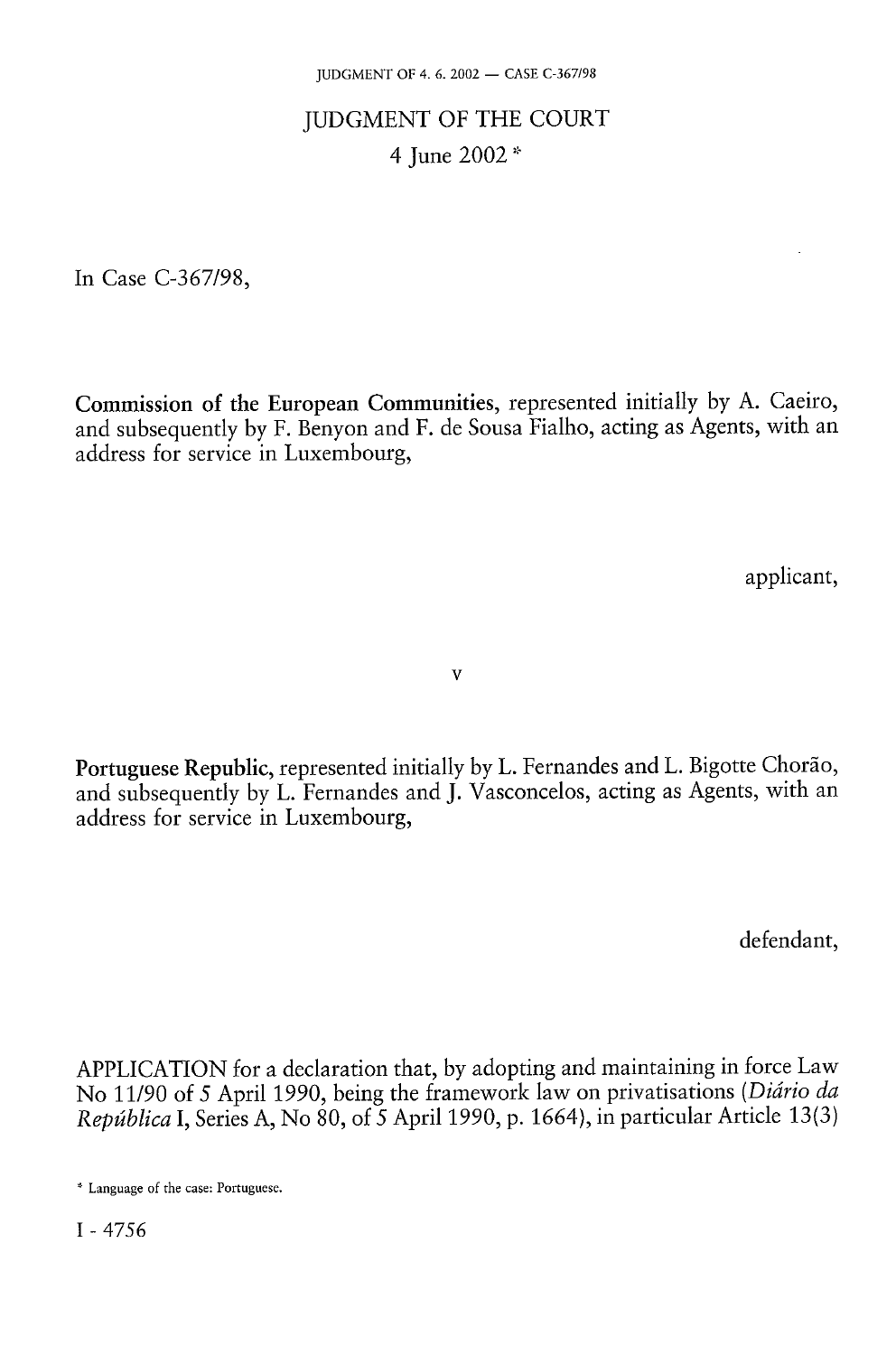thereof, the decree-laws on the privatisation of undertakings subsequently adopted in application of that Law and also Decree-Laws Nos 380/93 of 15 November 1993 *(Diário da República* I, Series A, No 267, of 15 November 1993, p. 6362) and 65/94 of 28 February 1994 *(Diário da República* I, Series A, No 49, of 28 February 1994, p. 993), the Portuguese Republic has failed to comply with its obligations under the EC Treaty, in particular Articles 52 (now, after amendment, Article 43 EC), 56 (now, after amendment, Article 46 EC), 58 (now Article 48 EC), 73b (now Article 56 EC) et seq. and 221 (now, after amendment, Article 294 EC) thereof, and Articles 221 and 231 of the Act concerning the conditions of accession of the Kingdom of Spain and the Portuguese Republic and the adjustments to the Treaties (OJ 1985 L 302, p. 23),

## THE COURT,

composed of: G.C. Rodriguez Iglesias, President, P. Jann (Rapporteur), N. Colneric and S. von Bahr (Presidents of Chambers), C. Gulmann, D.A.O. Edward, A. La Pergola, J.-P. Puissochet, R. Schintgen, V. Skouris and J.N. Cunha Rodrigues, Judges,

Advocate General: D. Ruiz-Jarabo Colomer, Registrar: H.A. Rühi, Principal Administrator,

having regard to the Report for the Hearing,

after hearing oral argument from the parties at the hearing on 2 May 2001, at which the Commission was represented by F. de Sousa Fialho and by M. Patakia,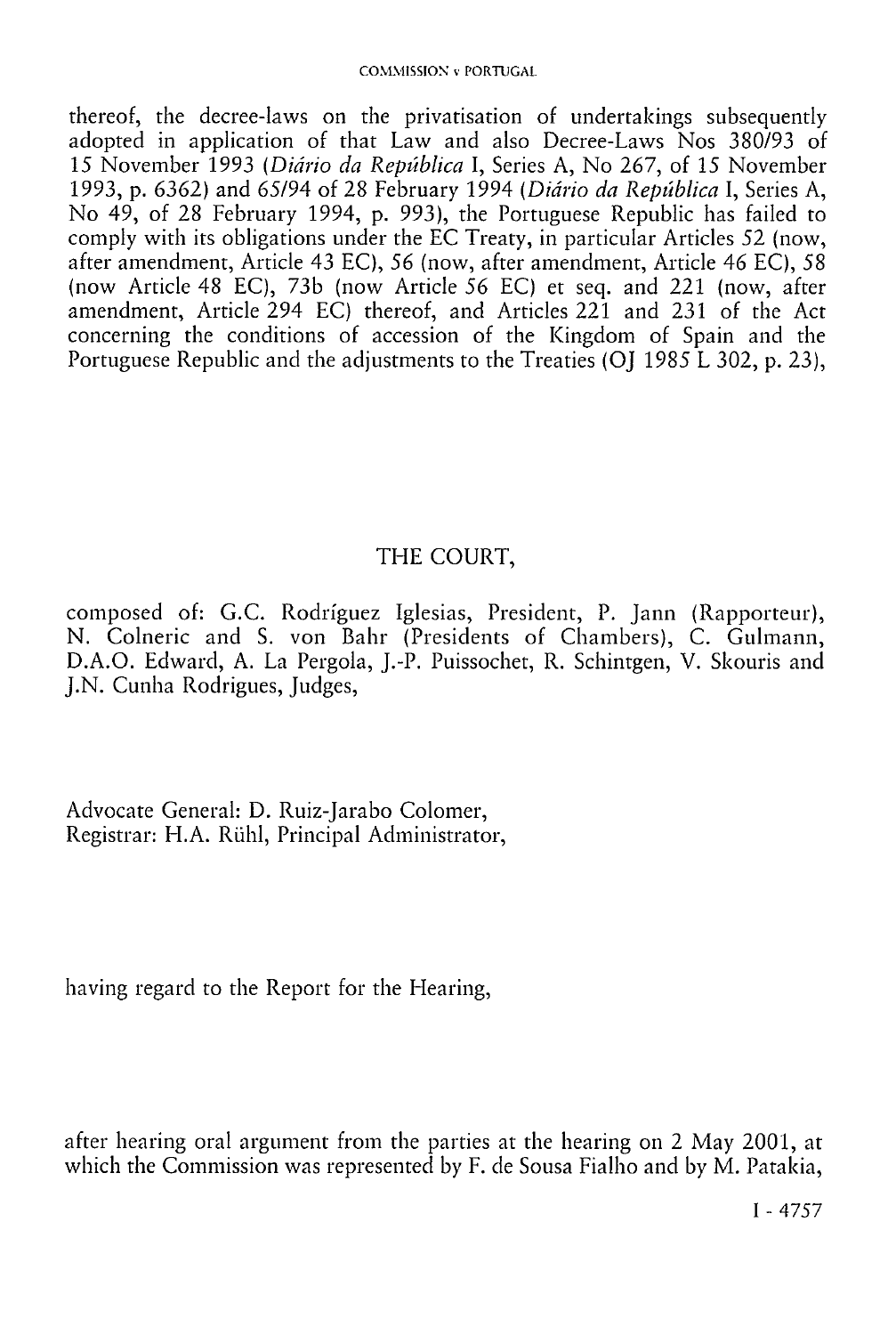acting as Agent, and the Portuguese Republic by L. Fernandes and by C. Botelho Moniz, acting as Agent,

after hearing the Opinion of the Advocate General at the sitting on 3 July 2001,

gives the following

## Judgment

1 By application received at the Court Registry on 14 October 1998, the Commission of the European Communities brought an action under Article 169 of the EC Treaty (now Article 226 EC) for a declaration that, by adopting and maintaining in force Law No 11/90 of 5 April 1990, being the framework law on privatisations *(Diário da República* I, Series A, No 80, of 5 April 1990, p. 1664, hereinafter 'Law No 11/90'), in particular Article 13(3) thereof, the decree-laws on the privatisation of undertakings subsequently adopted in application of that Law and also Decree-Laws Nos 380/93 of 15 November 1993 *(Diário da República* I, Series A, No 267, of 15 November 1993, p. 6362, hereinafter 'Decree-Law No 380/93') and 65/94 of 28 February 1994 *(Diário da República* I, Series A, No 49, of 28 February 1994, p. 993, hereinafter 'Decree-Law No 65/94'), the Portuguese Republic has failed to comply with its obligations under the EC Treaty, in particular Articles 52 (now, after amendment, Article 43 EC), *56* (now, after amendment, Article 46 EC), 58 (now Article 48 EC), 73b (now Article *56* EC) et seq. and 221 (now, after amendment, Article 294 EC) thereof, and Articles 221 and 231 of the Act concerning the conditions of accession of the Kingdom of Spain and the Portuguese Republic and the adjustments to the Treaties (OJ 1985 L 302, p. 23, hereinafter 'the Act of Accession').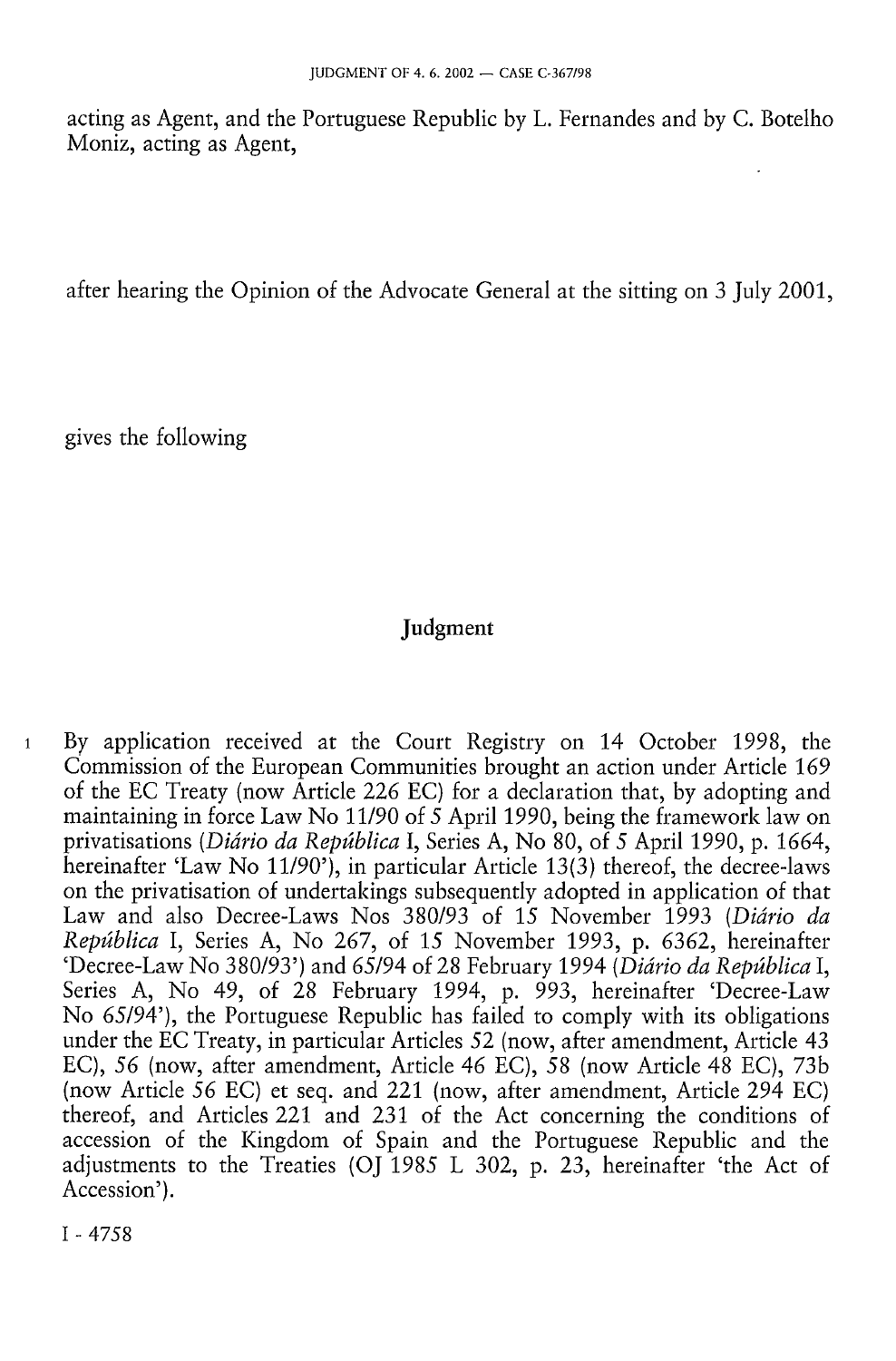Legal framework

*Community law* 

 $\ddotsc$ 

*2* Article 73b(1) of the Treaty is in the following terms:

'Within the framework of the provisions set out in this Chapter, all restrictions on the movement of capital between Member States and between Member States and third countries shall be prohibited.'

3 Article 73d(1)(b) of the EC Treaty (now Article 58(1 )(b) EC) provides:

'The provisions of Article 73b shall be without prejudice to the right of Member States:

(b) to take all requisite measures to prevent infringements of national law and regulations, in particular in the field of taxation and the prudential supervision of financial institutions, or to lay down procedures for the declaration of capital movements for purposes of administrative or statistical information, or to take measures which are justified on grounds of public policy or public security.'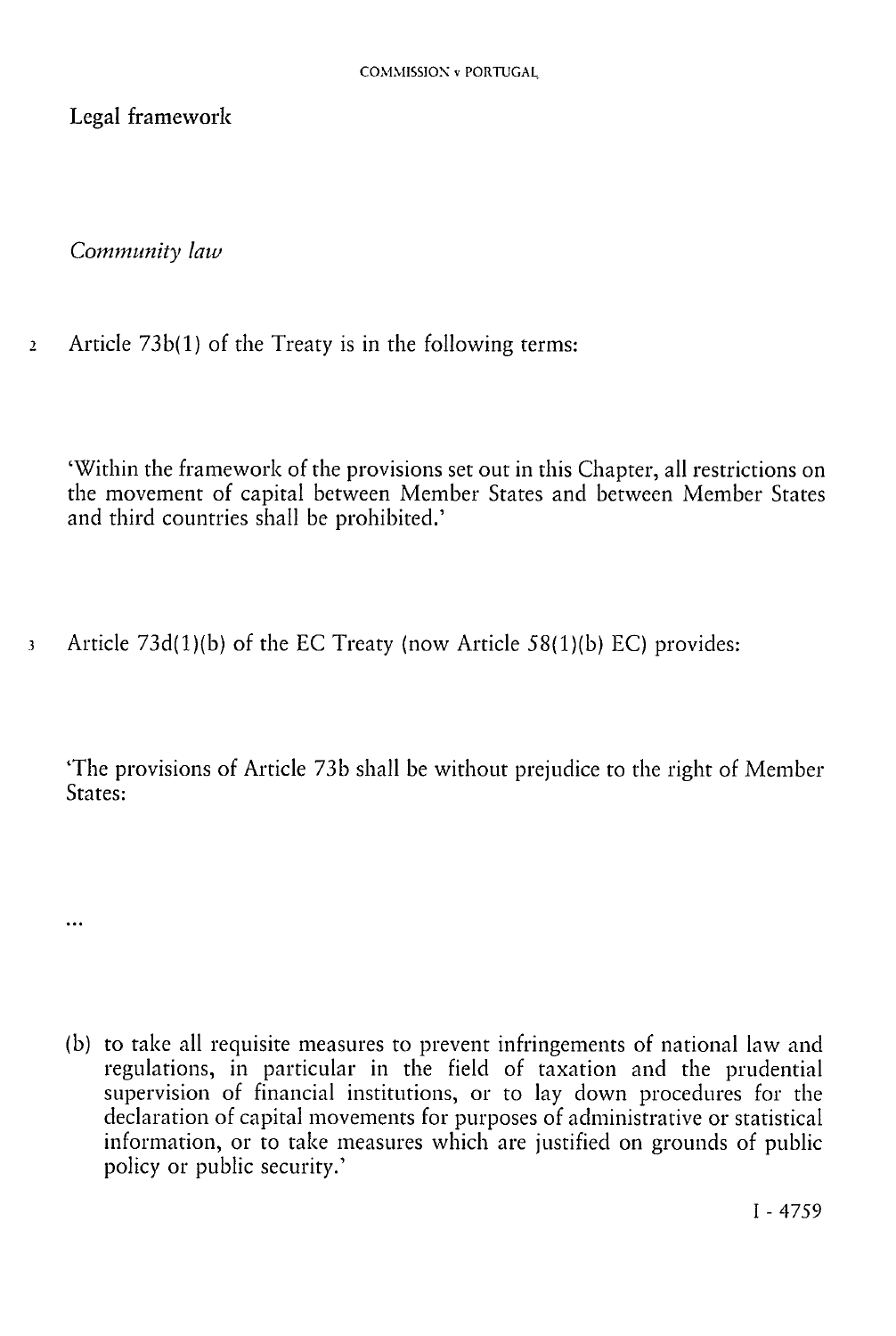4 Annex I to Council Directive 88/361/EEC of 24 June 1988 for the implementation of Article 67 of the Treaty (OJ 1988 L 178, p. 5) contains a nomenclature of the capital movements referred to in Article 1 of that directive. In particular, it lists the following movements:

'I — Direct investments

- 1. Establishment and extension of branches or new undertakings belonging solely to the person providing the capital, and the acquisition in full of existing undertakings.
- 2. Participation in new or existing undertakings with a view to establishing or maintaining lasting economic links.

5 According to the explanatory notes appearing at the end of Annex I to Directive 88/361, 'direct investments' means:

'Investments of all kinds by natural persons or commercial, industrial or financial undertakings, and which serve to establish or to maintain lasting and direct links

I - 4760

…'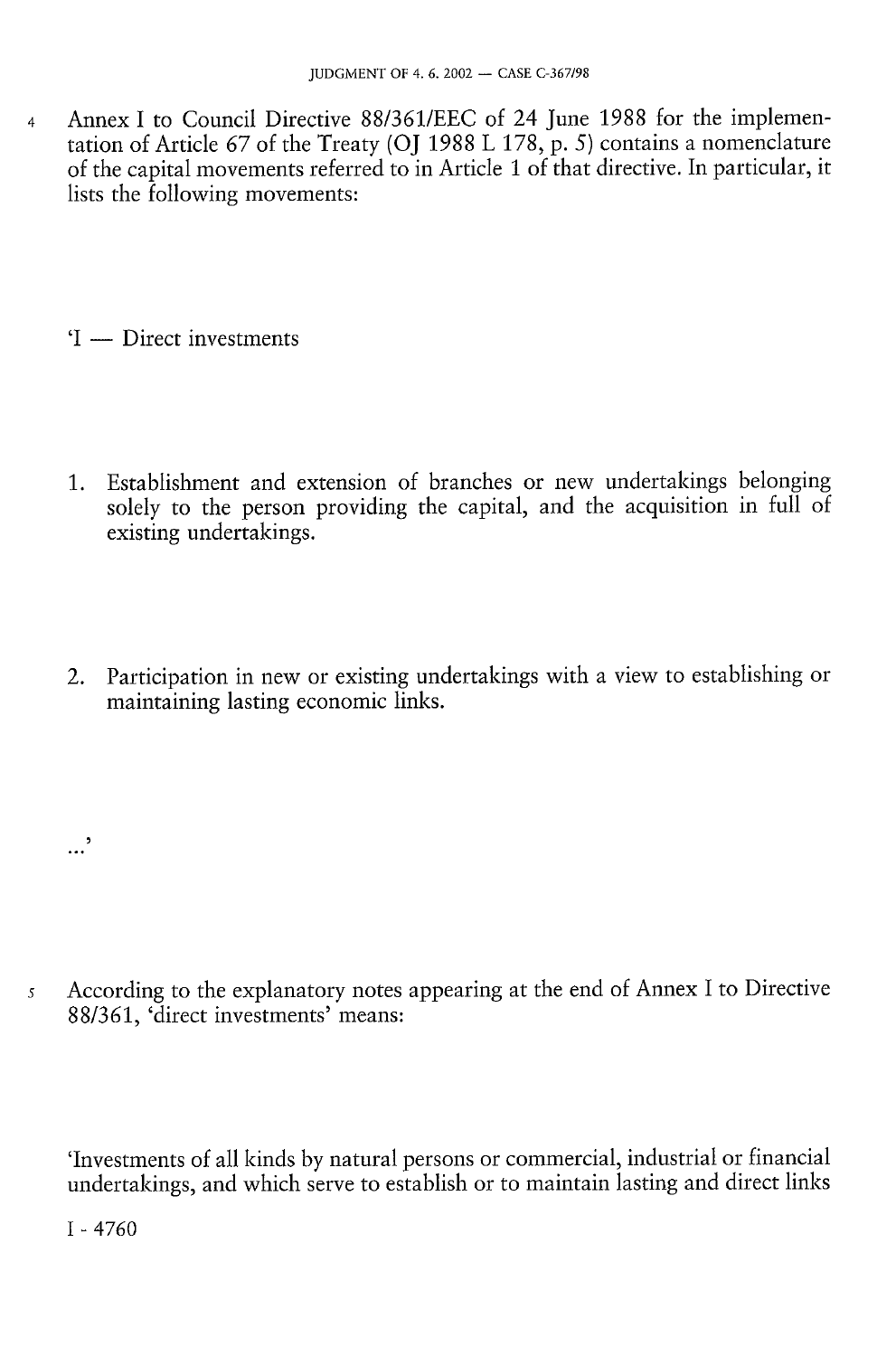between the person providing the capital and the entrepreneur to whom or the undertaking to which the capital is made available in order to carry on an economic activity. This concept must therefore be understood in its widest sense.

As regards those undertakings mentioned under 1-2 of the Nomenclature which have the status of companies limited by shares, there is participation in the nature of direct investment where the block of shares held by a natural person or another undertaking or any other holder enables the shareholder, either pursuant to the provisions of national laws relating to companies limited by shares or otherwise, to participate effectively in the management of the company or in its control.

6 The nomenclature appearing in Annex I to Directive 88/361 also refers to the following movements:

...'

 $\ddotsc$ 

 $\ddotsc$ 

'III — Operations in securities normally dealt in on the capital market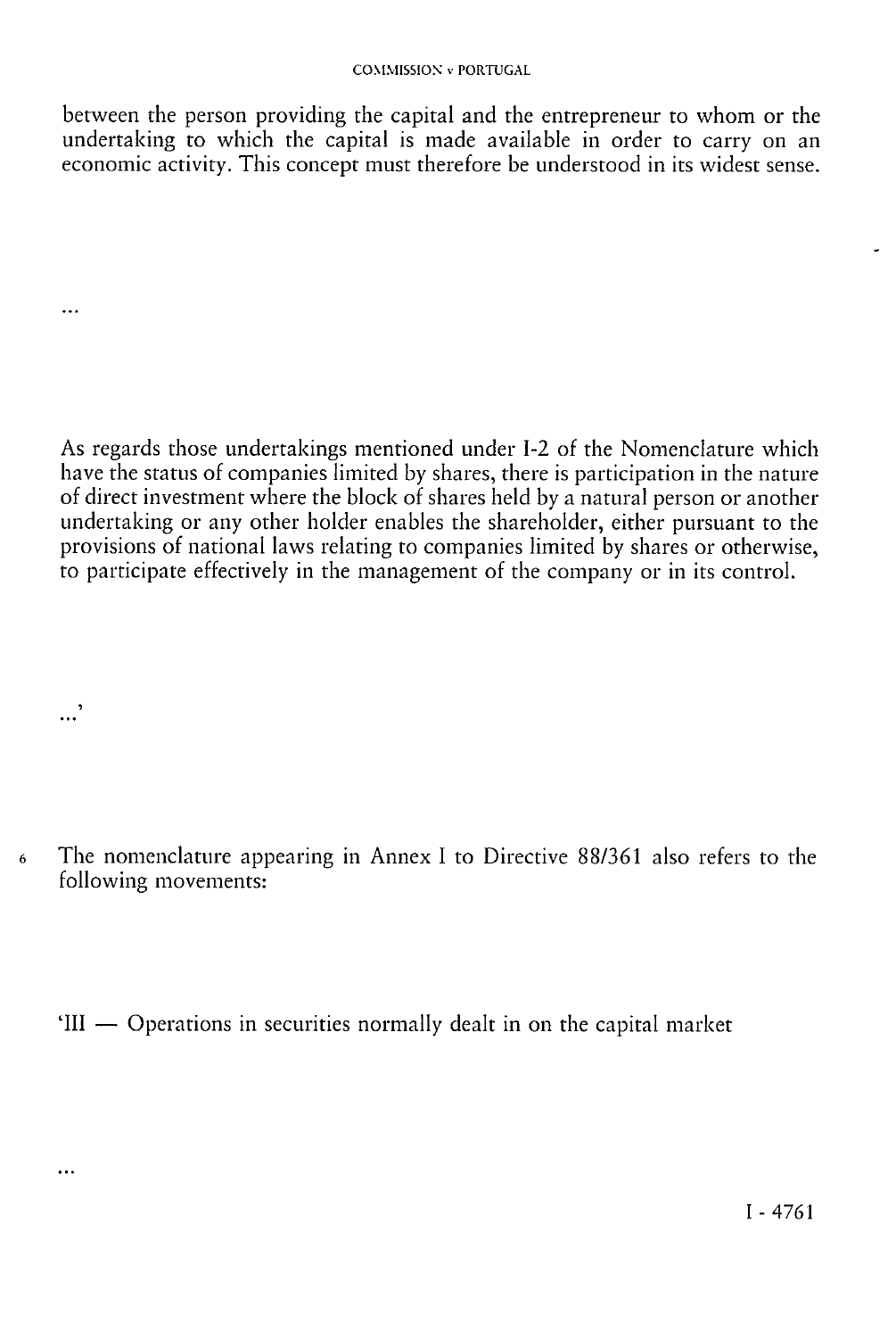A — Transactions in securities on the capital market

1. Acquisition by non-residents of domestic securities dealt in on a stock exchange

3. Acquisition by non-residents of domestic securities not dealt in on a stock exchange

7 Article 222 of the EC Treaty (now Article 295 EC) provides:

'This Treaty shall in no way prejudice the rules in Member States governing the system of property ownership.'

8 Article 222 of the Act of Accession is in the following terms:

'1. Until 31 December 1989, the Portuguese Republic may maintain a system of advance authorisation for direct investments, within the meaning of the First

I - 4762

...'

 $\ddotsc$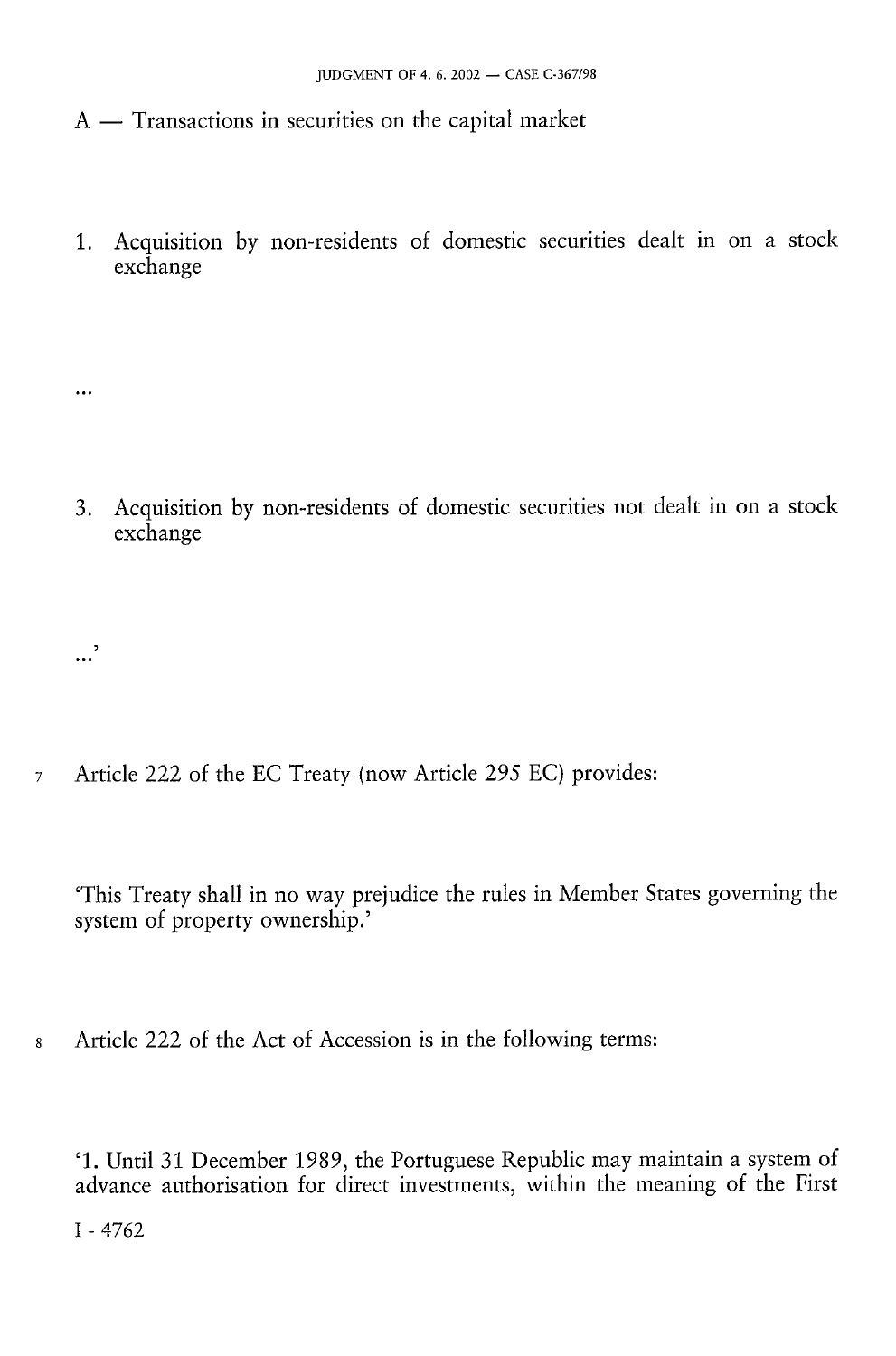Council Directive of 11 May 1960 for the implementation of Article 67 of the EEC Treaty, as amended and added to by Second Council Directive 63/21/EEC of 18 December 1962 and by the 1972 Act of Accession, carried out in Portugal by nationals of other Member States and connected with the exercise of the right of establishment and the freedom to provide services and whose overall value exceeds the following amounts:

2. The provisions of paragraph 1 shall not apply to direct investments concerning the credit institutions sector.

3. For every investment project subject to advance authorisation pursuant to paragraph 1, the Portuguese authorities must take a decision at the latest two months after the application has been made. If no decision is taken within this time-limit, the proposed investment shall be deemed to be authorised.

4. The investors covered by paragraph 1 may not be treated differently from one another nor be granted less favourable treatment than that granted to nationals of third countries.'

9 Article 231 of the Act of Accession provides as follows:

...

'The Portuguese Republic shall, circumstances permitting, carry out the liberalisation of capital movements and invisible transactions referred to in Articles 224 to 230 before expiry of the time-limits laid down in those articles.'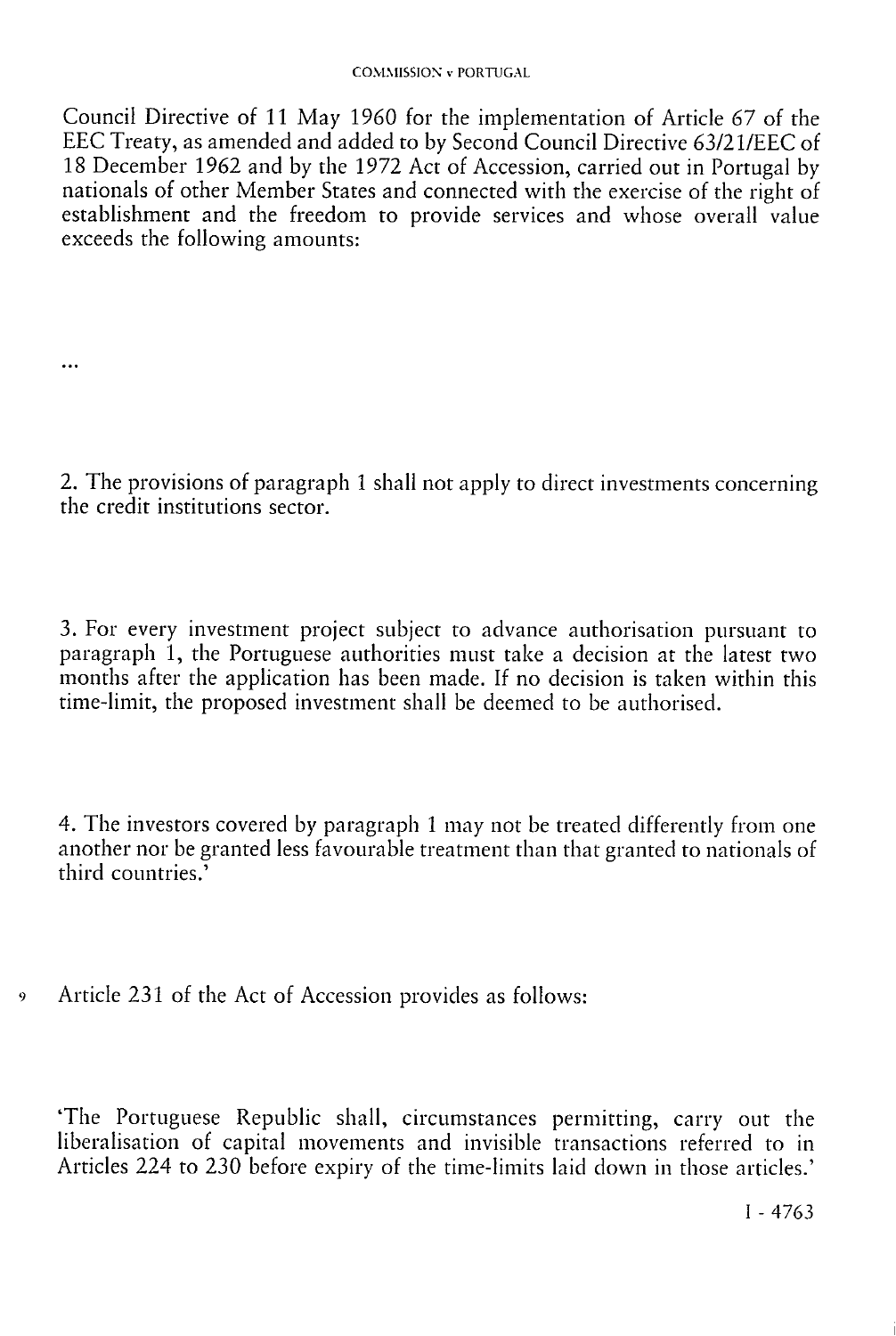### National law

Article 3 of Law No 11/90 provides: 10

'Re-privatisations shall pursue the following main objectives:

- (a) to modernise economic entities and make them more competitive, and to contribute to strategies for restructuring the sector or undertaking concerned;
- (b) to strengthen national business capacity;
- (c) to help reduce the role played by the State in the economy;
- (d) to contribute to the development of the capital market;
- (e) to permit widespread participation by Portuguese citizens in the share capital of undertakings, by means of an adequate capital spread, with particular attention being paid to workers in the undertakings concerned and smallscale shareholders;
- (f) to preserve the property interests of the State and to develop other national interests: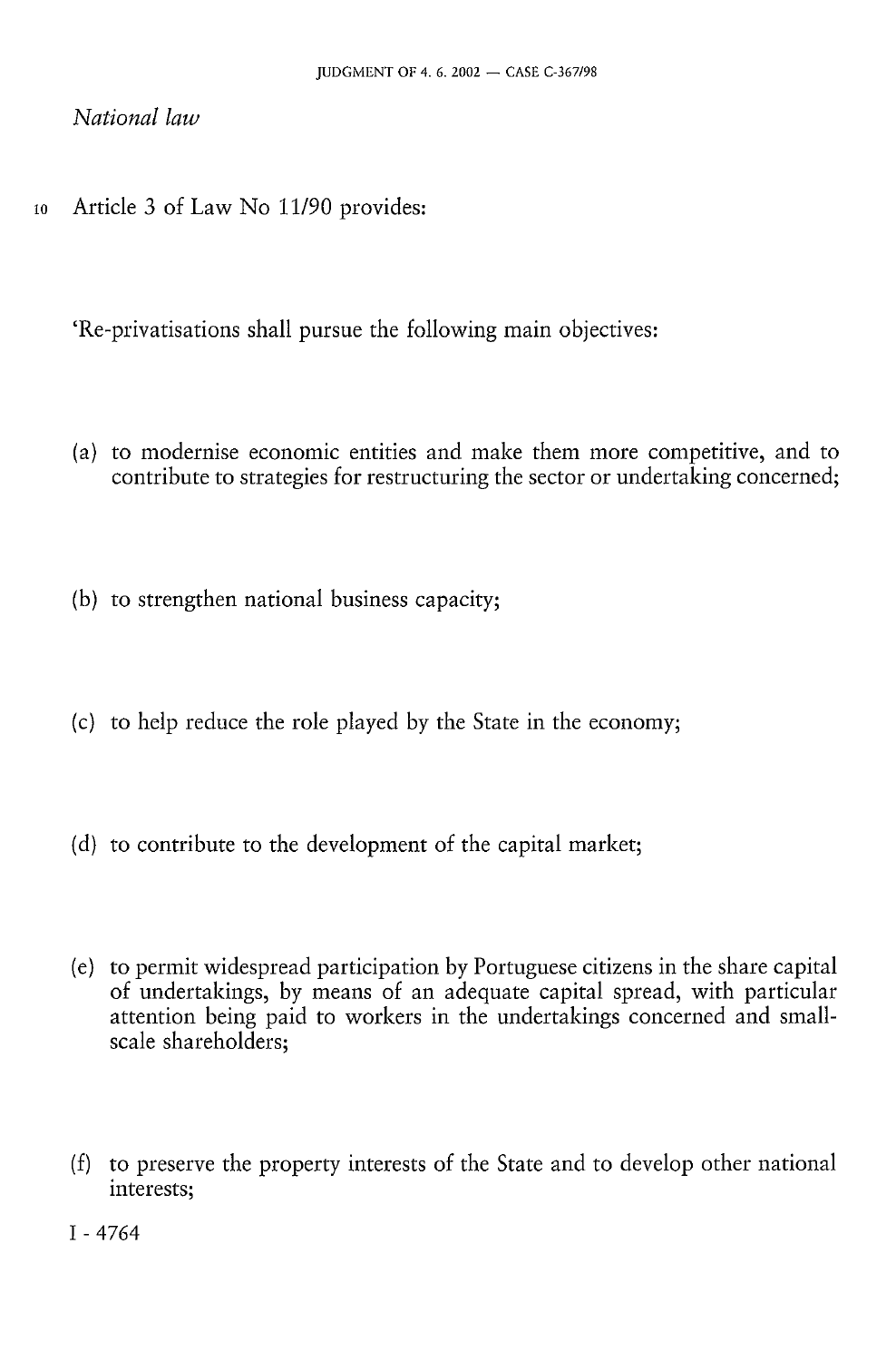#### COMMISSION v PORTUGAL

(g) to help reduce the burden of public debt in the economy.'

11 Article 13(3) of Law No 11/90 provides:

'The legislation providing for transformation may also limit the overall amount of shares which may be acquired or subscribed for by foreign entities or entities the majority of the capital of which is held by foreign entities. It may also lay down rules fixing the maximum value of their respective participations in the capital of any company and the corresponding methods of control, noncompliance with which, in the circumstances to be prescribed, will be penalised by the forced sale of any shares exceeding those limits, loss of the voting rights conferred by those shares or the nullity of those acquisitions or subscriptions.'

- $12$  The possibility afforded by Article 13(3) of Law No 11/90 appears to have been used in many decree-laws regulating the privatisation of certain undertakings, specifying in each case the maximum authorised foreign participation. In its application, the Commission refers to 15 decree-laws providing for maximum foreign participations varying between 5 and 40%, in relation to undertakings operating in the banking, insurance, energy and transport sectors.
- 13 The single article of Decree-Law No 65/94 provides as follows:

'For the purposes of application of Article 13(3) of Law No 11/90 of 5 April 1990, the maximum permitted participation by foreign entities in the capital of companies whose re-privatisation has been completed shall henceforth be fixed at 25%, save where a higher limit has previously been fixed by the legislation providing for their re-privatisation.'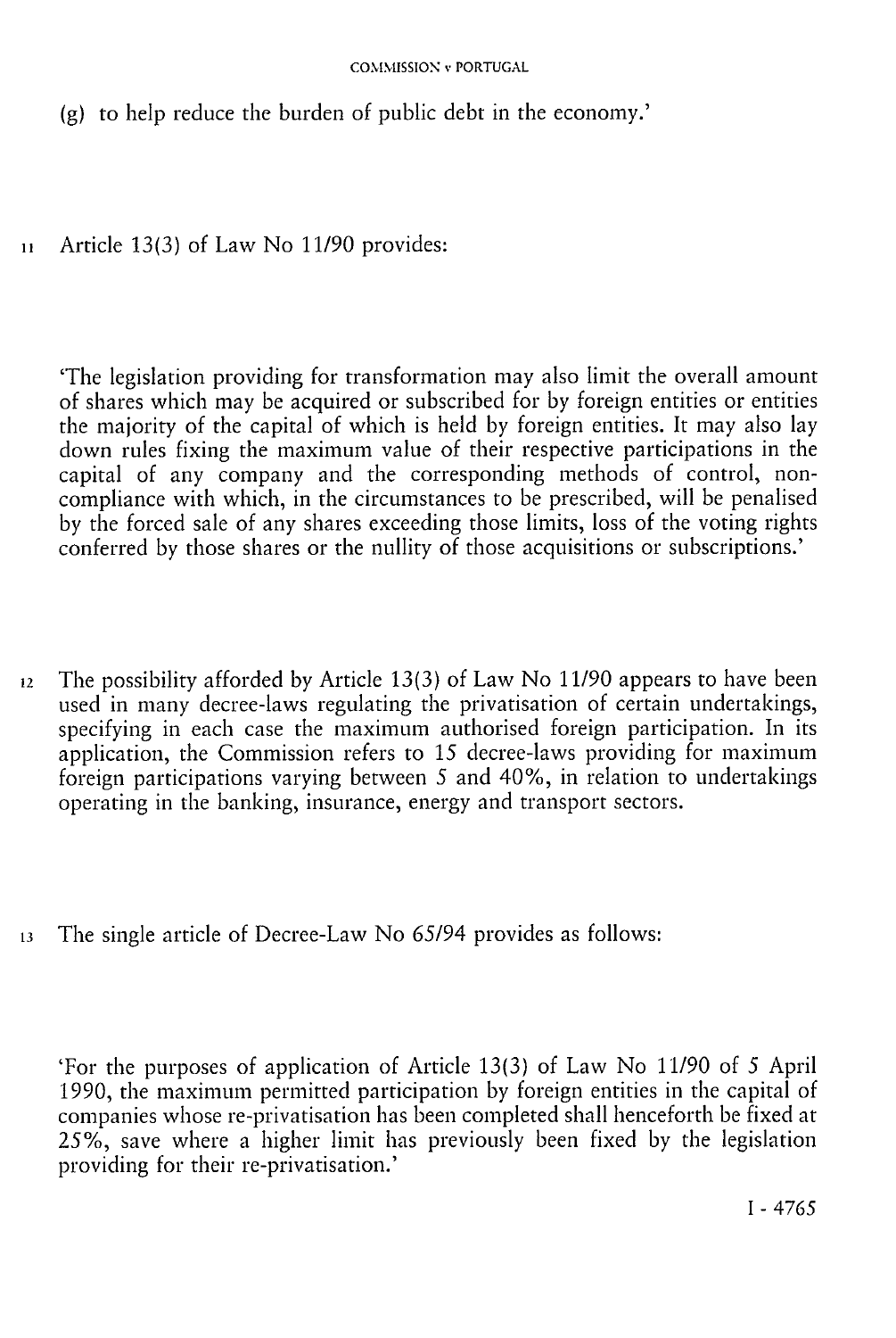14 Article 1 of Decree-Law No 380/93 provides:

' 1 . The acquisition inter v*ivos, w*ith or without consideration, by a single natural or legal person, of shares representing more than 10% of the voting capital, and the acquisition of shares which, when added to those already held, exceeds that limit, in companies which are to be re-privatised, shall require the prior authorisation of the Minister for Financial Affairs.

2. Subject to the conditions laid down for each privatisation procedure, the provisions of paragraph 1 shall apply only to acquisitions made following privatisation.'

Pre-litigation procedure

- 15 Following fruitless contacts in 1992, 1993 and 1994, the Commission issued a formal notice to the Portuguese Government on 4 July 1994 in which it asserted that Law No 11/90 and Decree-Laws Nos 380/93 and 65/94 were contrary to Articles 52, 56, 58, 73b et seq. and 221 of the Treaty and to Articles 221 to 231 of the Act of Accession.
- 16 The Portuguese Government replied to that formal notice by letter of 28 September 1994, in which it maintained that the special situation of Portugal since 1975 justified the restrictions in issue. At the same time, it undertook, in relation to future privatisations, no longer to impose restrictions on the acquisition of shares based on the nationality of the investors concerned.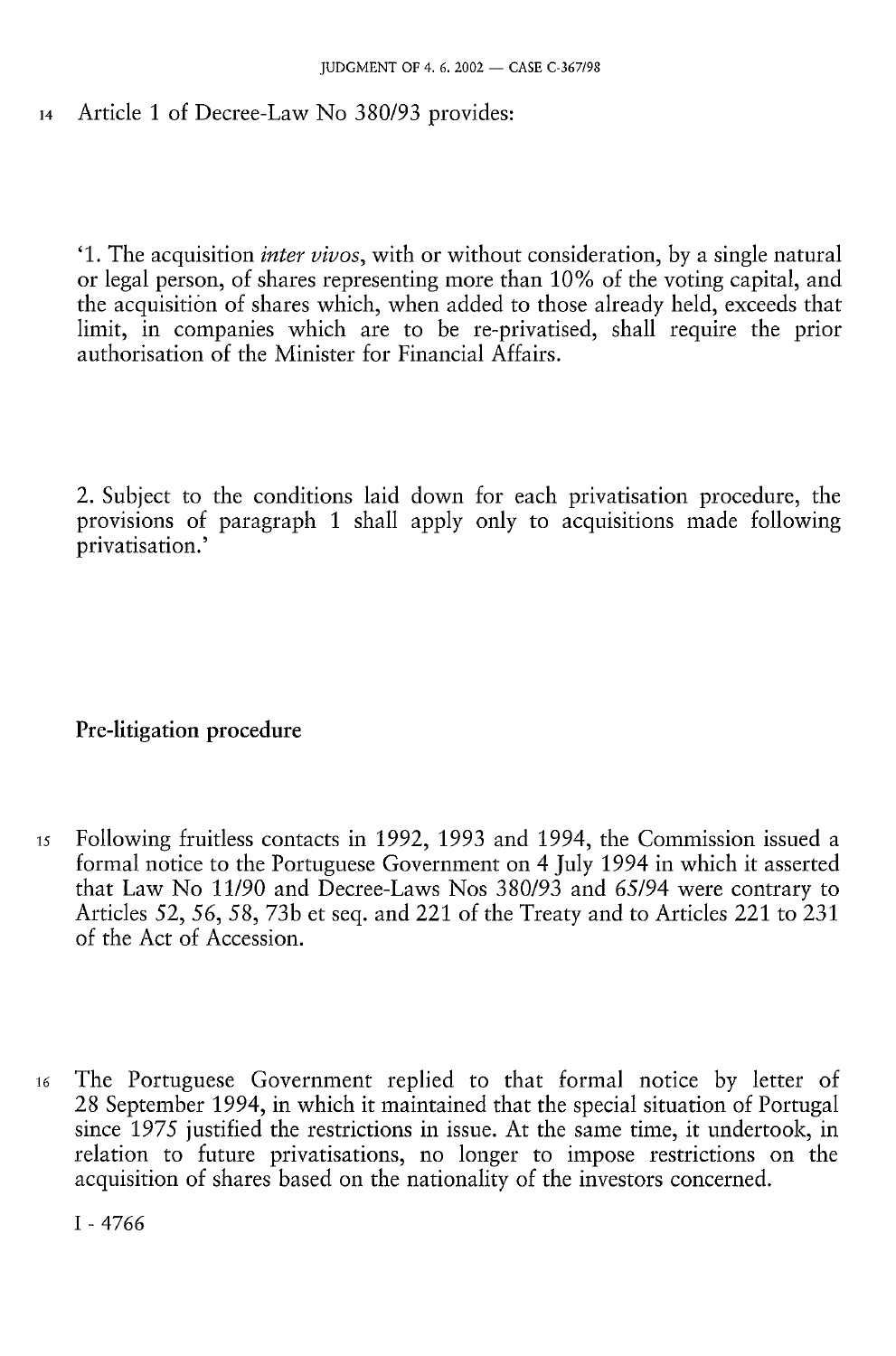17 The Commission was not persuaded by the arguments put forward by the Portuguese Government, and therefore sent a reasoned opinion to the Portuguese Republic on 29 May 1995.

18 The Portuguese Government replied to the reasoned opinion by letter of 7 September 1995, in which it again undertook not to use, in the context of future privatisations, the possibility afforded by Law No 11/90 of limiting participation by Community investors. In addition, it argued that the system established by Decree-Law No 380/93 was applicable without any discrimination based on the nationality of investors, and that it was designed to permit attainment of the objectives pursued by re-privatisation operations in accordance with Article 3 of Law No 11/90.

19 The Commission was not satisfied by those responses, and therefore decided to bring the present action before the Court.

Pleas and arguments of the parties

20 The Commission states, as a preliminary point, that the phenomenon of widespread intra-Community investment has prompted certain Member States to adopt measures to control that situation. Those measures, most of which have been adopted in the context of privatisations, are liable, in certain circumstances, to be incompatible with Community law. For that reason, it adopted on 19 July 1997 its Communication on certain legal aspects concerning intra-EU investment (OJ 1997 C 220, p. 15, hereinafter 'the 1997 Communication').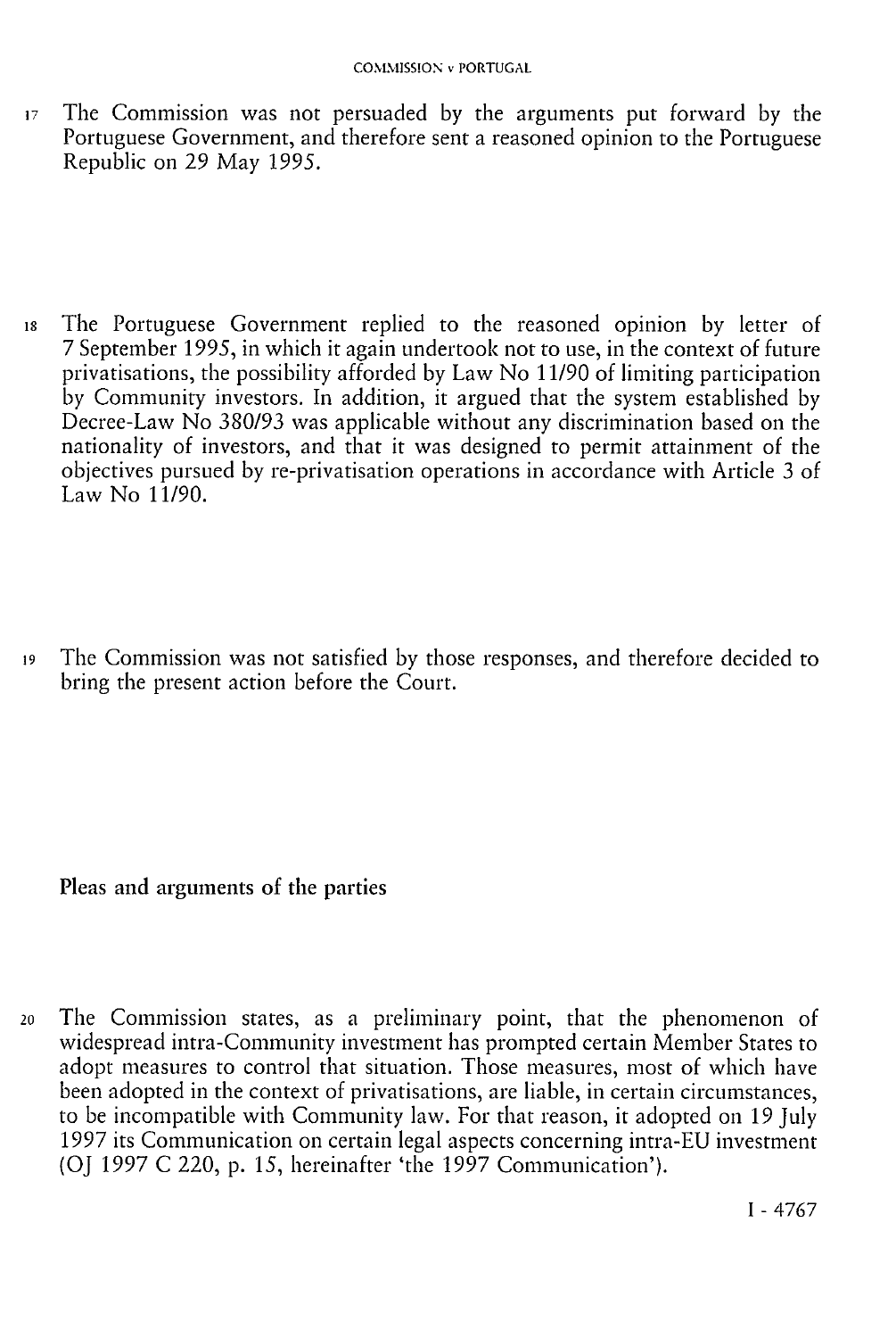21 In that communication, the Commission interpreted the relevant Treaty provisions concerning the free movement of capital and freedom of establishment, *inter alia* in the context of procedures for the grant of general authorisation or the exercise of a right of veto by public authorities.

 $\mathcal{L}_{\mathcal{A}}$  , and  $\mathcal{L}_{\mathcal{A}}$  , and  $\mathcal{L}_{\mathcal{A}}$  , and  $\mathcal{L}_{\mathcal{A}}$  , and  $\mathcal{L}_{\mathcal{A}}$ 

22 Point 9 of the 1997 Communication is worded as follows:

'The analysis undertaken above concerning measures having a restrictive character on intra-Community investment has concluded that discriminatory measures (i.e. those applied exclusively to investors from another EU Member State) would be considered as incompatible with Articles 73b and 52 of the Treaty governing the free movement of capital and the right of establishment unless covered by one of the exceptions of the Treaty. As regards nondiscriminatory measures (i.e. those applied to nationals and other EU investors alike), they are permitted in so far as they are based on a set of objective and stable criteria which have been made public and can be justified on imperative requirements in the general interest. In all cases, the principle of proportionality has to be respected.'

- 23 According to the Commission, the legislation at issue is contrary to the criteria laid down by the 1997 Communication.
- 24 First, the prohibition precluding investors from another Member State from acquiring more than a given number of shares in certain Portuguese undertakings, pursuant to Decree-Law No 65/94 in conjunction with Law No 11/90, gives rise to discrimination between Portuguese entities and those of other Member States which is incompatible with Articles 52 and 73b of the Treaty. Such discriminatory restrictions can be accepted only if they are justified on grounds of public policy, public security or public health, which is not the position in the present case.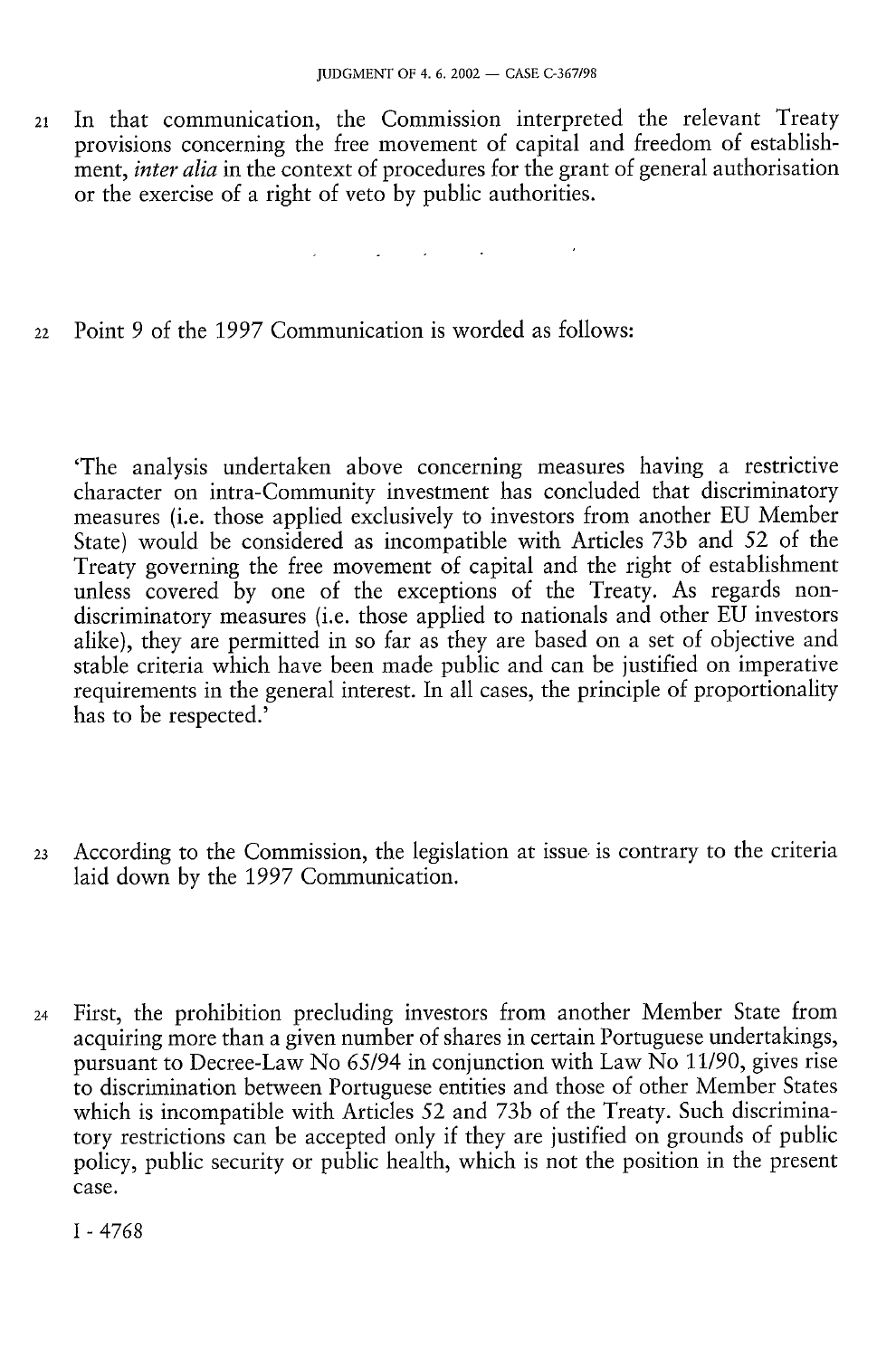- *25* Second, the obligation imposed by Decree-Law No 380/93, whereby prior authorisation must be obtained for the acquisition of an interest in a Portuguese undertaking above a certain level, is likewise incompatible with Articles  $52$  and 73b of the Treaty.
- 26 Those national rules, although applicable without distinction, create obstacles to the right of establishment of nationals of other Member States and to the free movement of capital within the Community, inasmuch as they are liable to impede, or render less attractive, the exercise of those freedoms.
- 27 According to the Commission, authorisation and opposition procedures can be held to be compatible with those freedoms only if they are covered by the exceptions contained in Article 55 of the EC Treaty (now Article 45 EC) and in Articles 56 and 73d of the Treaty, or if they are justified by overriding requirements of the general interest and qualified by stable, objective criteria which have been made public, in such a way as to restrict to the minimum the discretionary power of the national authorities.
- 28 The provisions in issue do not meet any of those criteria and the conditions governing those exceptions are not fulfilled. Furthermore, Article 222 of the Treaty is irrelevant in the present case. That article merely signifies that each Member State may organise as it thinks fit the system of ownership of undertakings whilst at the same time respecting the fundamental freedoms enshrined in the Treaty.
- 29 The Portuguese Republic denies the alleged failure to comply with its obligations. As regards, first, the prohibition precluding investors from other Member States from acquiring more than a given number of shares in certain Portuguese undertakings, pursuant to Decree-Law No 65/94 in conjunction with Law No 11/90, the Portuguese Government admits the alleged infringement in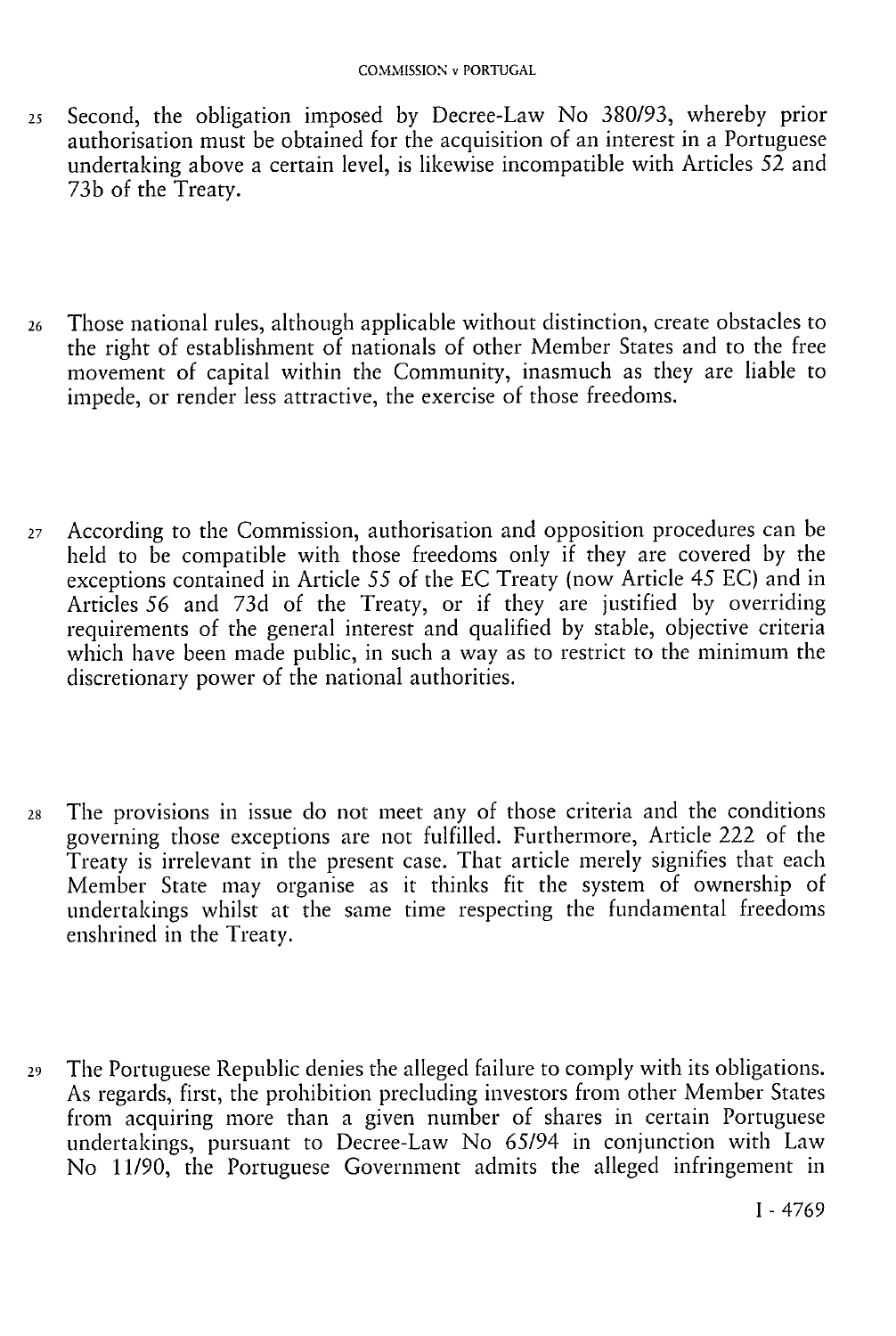principle but contends that since 1994 it has undertaken, as a matter of policy, not to use the powers conferred on it by those provisions. Moreover, by virtue of the direct effect and primacy of Community law, the provisions in question must in any event be interpreted as referring solely to investors who are not Community nationals.

30 As regards, second, the obligation imposed by Decree-Law No 380/93, whereby prior authorisation must be obtained for the acquisition of an interest in a Portuguese undertaking above a certain level, the scheme applies generally to all potential investors, whether they are from Portugal, elsewhere in the Community or outside the Community, and which does not give rise to any restriction or discrimination based on nationality.

31 In any event, the scheme is justified by overriding requirements of the general interest. Decree-Law No 380/93 is intended to enable the Portuguese Republic, when re-privatising an undertaking in stages, to make sure, with a view to safeguarding the general interest, that the economic policy objectives pursued by the re-privatisation are not frustrated in the course of the operation. Depending on the operation in question, those objectives may involve choosing a strategic partner where the activities of the undertaking are to assume an international dimension, or strengthening the competitive structure of the market concerned, or modernising and increasing the efficiency of means of production.

32 The Portuguese Government further argues that it is unacceptable for a Member State to be precluded from becoming involved in a process of re-privatisation by appropriate means whilst respecting the general rules of the Treaty, with a view to safeguarding its financial interest. Such an interest constitutes an overriding requirement of the general interest.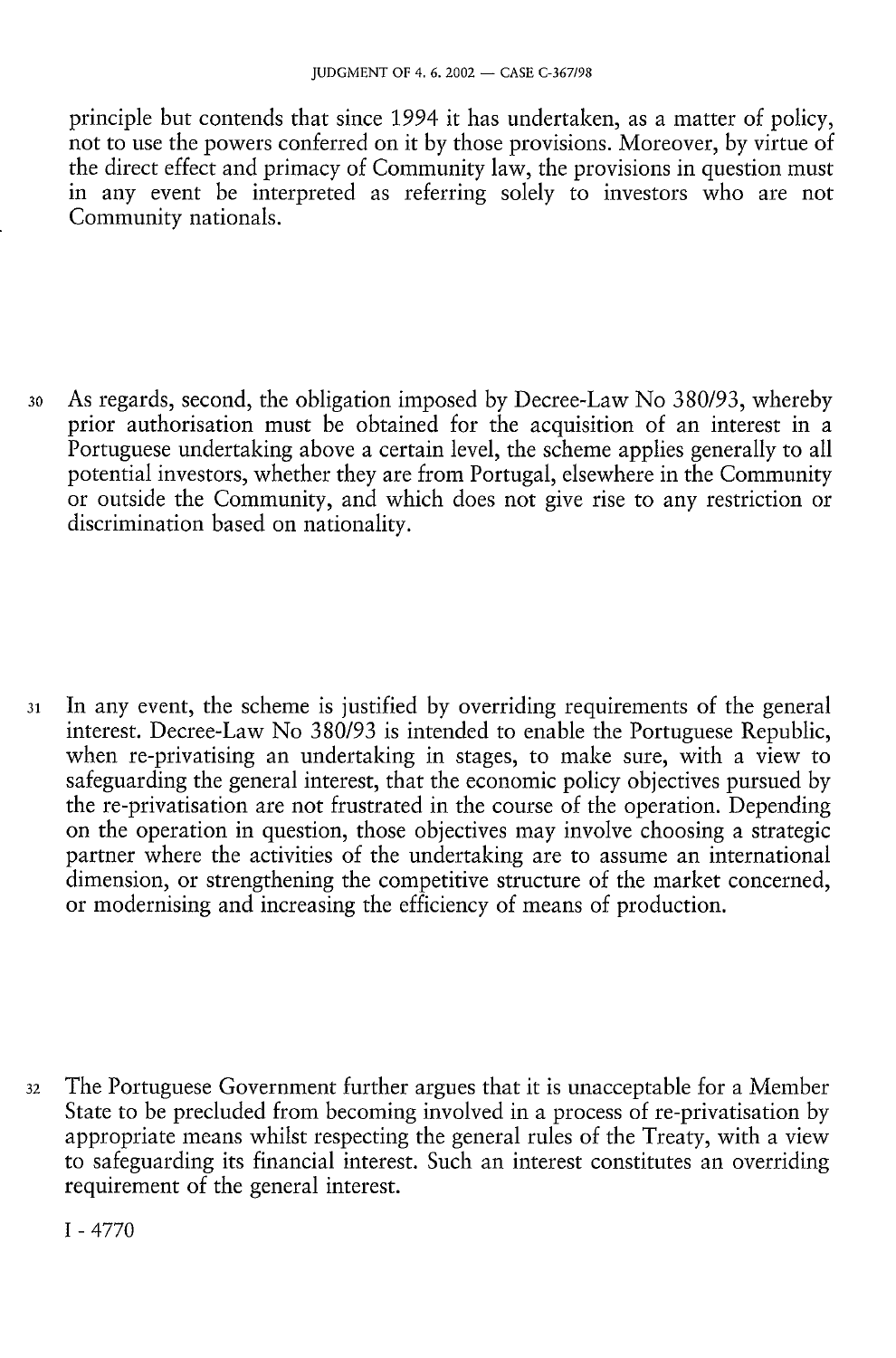- 33 The criterion of proportionality is likewise satisfied, inasmuch as an assessment of operations which alter the structure of the share ownership constitutes an appropriate means of attaining the objective pursued.
- 34 As to the question whether the scheme in question is necessary, the Portuguese Government states that it is applicable only for as long as the re-privatisation process is continuing, and relates only to substantial holdings, namely those conferring more than 10% of the voting rights.
- 35 Moreover, any decision taken by the Minister for Financial Affairs may be the subject of a review conducted in the context of court proceedings and, where appropriate, declared invalid.

Findings of the Court

*Article 73b of the Treaty* 

36 It must be recalled at the outset that Article 73b(1) of the Treaty gives effect to free movement of capital between Member States and between Member States and third countries. To that end it provides, within the framework of the provisions of the chapter headed 'Capital and payments', that all restrictions on the movement of capital between Member States and between Member States and third countries are prohibited.

 $\mathbf{r} = \mathbf{r}$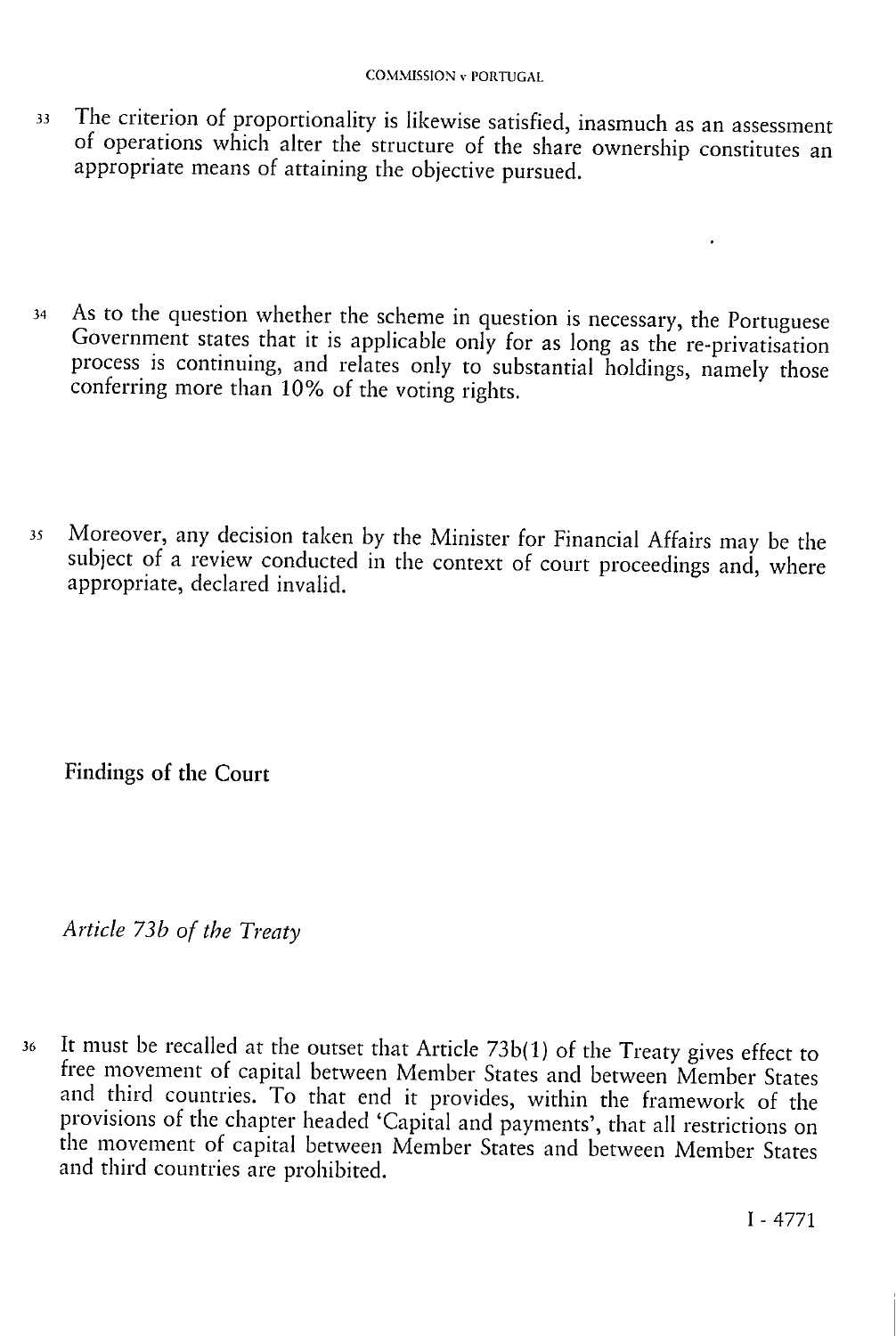- 37 Although the Treaty does not define the terms 'movements of capital' and 'payments', it is settled case-law that Directive 88/361, together with the nomenclature annexed to it, may be used for the purposes of defining what constitutes a capital movement (Case C-222/97 *Trümmer and Mayer* [1999] ECR I-1661, paragraphs 20 and 21).
- 38 Points I and III in the nomenclature set out in Annex I to Directive 88/361, and the explanatory notes appearing in that annex, indicate that direct investment in the form of participation in an undertaking by means of a shareholding or the acquisition of securities on the capital market constitute capital movements within the meaning of Article 73b of the Treaty. The explanatory notes state that direct investment is characterised, in particular, by the possibility of participating effectively in the management of a company or in its control.
- 39 In the light of those considerations, it is necessary to consider whether the legislation in issue, which (a) prohibits the acquisition by investors from other Member States of more than a given number of shares in certain Portuguese undertakings and (b) requires the grant by the Portuguese Republic of prior authorisation for the acquisition of a holding in certain Portuguese undertakings in excess of a specified level, constitute a restriction on the movement of capital between Member States.
- 40 As regards the prohibition precluding investors from other Member States from acquiring more than a given number of shares in certain Portuguese undertakings, it is common ground — and, moreover, not disputed by the Portuguese Government — that this involves unequal treatment of nationals of other Member States and restricts the free movement of capital. The Portuguese Government does not plead any justification in that regard. However, it argues that it has undertaken, as a matter of policy, not to use the powers conferred on it by the provisions in issue and that, by virtue of the direct effect and primacy of Community law, those provisions must in any event be interpreted as referring solely to investors who are not Community nationals.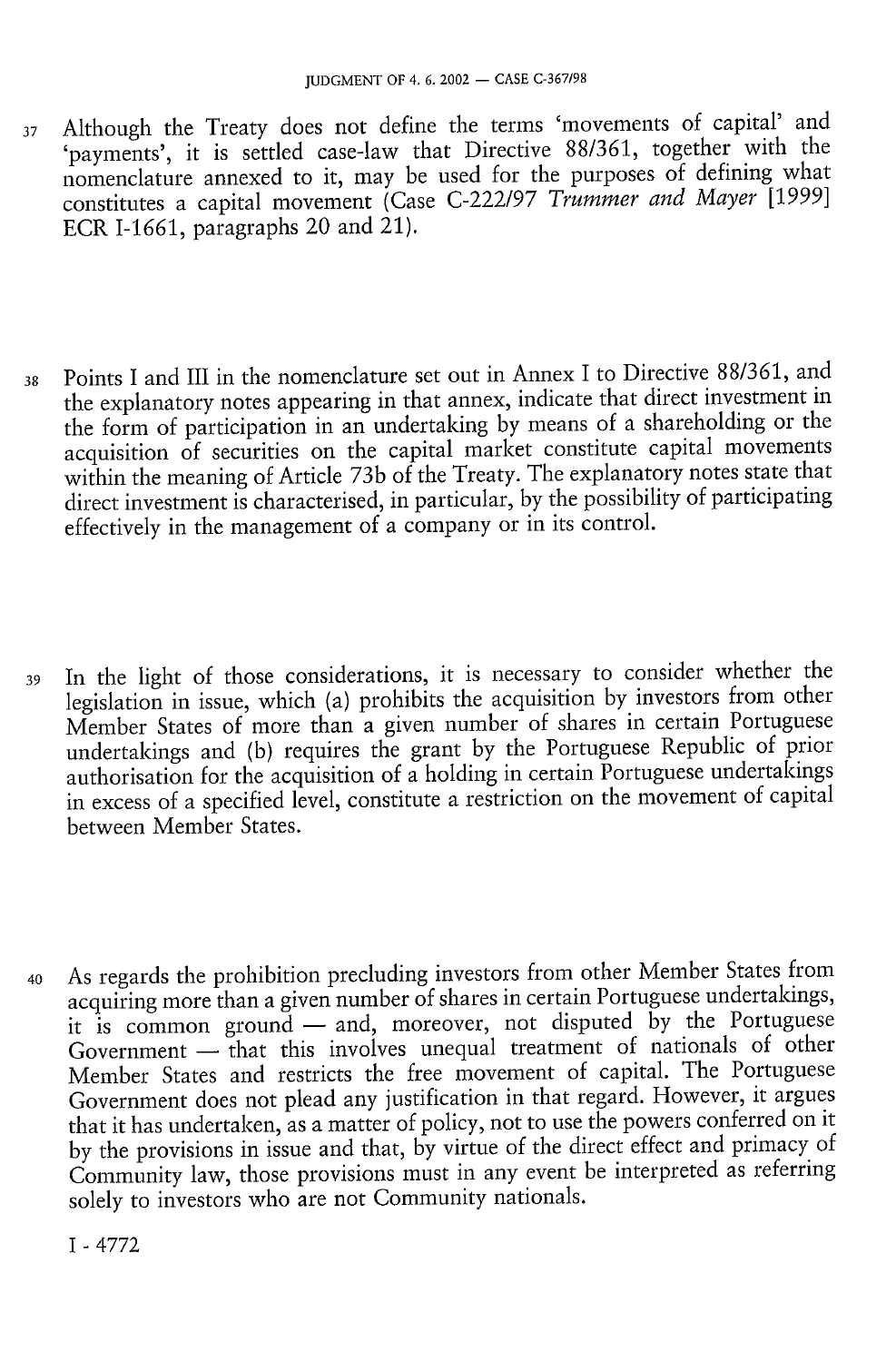- 41 That argument cannot be accepted. The Court has consistently held that the incompatibility of provisions of national law with provisions of the Treaty, even those directly applicable, can be definitively eliminated only by means of binding domestic provisions having the same legal force as those which require to be amended. Mere administrative practices, which by their nature are alterable at will by the authorities and are not given appropriate publicity, cannot be regarded as constituting the proper fulfilment of a Member State's obligations under the Treaty, since they maintain, for the persons concerned, a state of uncertainty as regards the extent of their rights as guaranteed by the Treaty (see, in particular, Case C-151/94 *Commission* v *Luxembourg* [1995] ECR I-3685, paragraph 18, and Case C-358/98 *Commission* v *Italy* [2000] ECR I-1255, paragraph 17).
- 42 Consequently, as regards the prohibition precluding investors from other Member States from acquiring more than a given number of shares in certain Portuguese undertakings, non-compliance with Article 73b of the Treaty is established.
- 43 As regards the obligation to obtain prior authorisation from the Portuguese Republic for the acquisition of a holding in certain Portuguese undertakings in excess of a specified level, the Portuguese Government concedes in principle that the restrictions arising from the rules in issue fall within the scope of the free movement of capital but argues that the rules apply without distinction to national shareholders and to shareholders who are nationals of other Member States. They do not therefore involve any discriminatory or particularly restrictive treatment of nationals of other Member States.
- 44 That argument cannot be accepted. Article 73b of the Treaty lays down a general prohibition on restrictions on the movement of capital between Member States. That prohibition goes beyond the mere elimination of unequal treatment, on grounds of nationality, as between operators on the financial markets.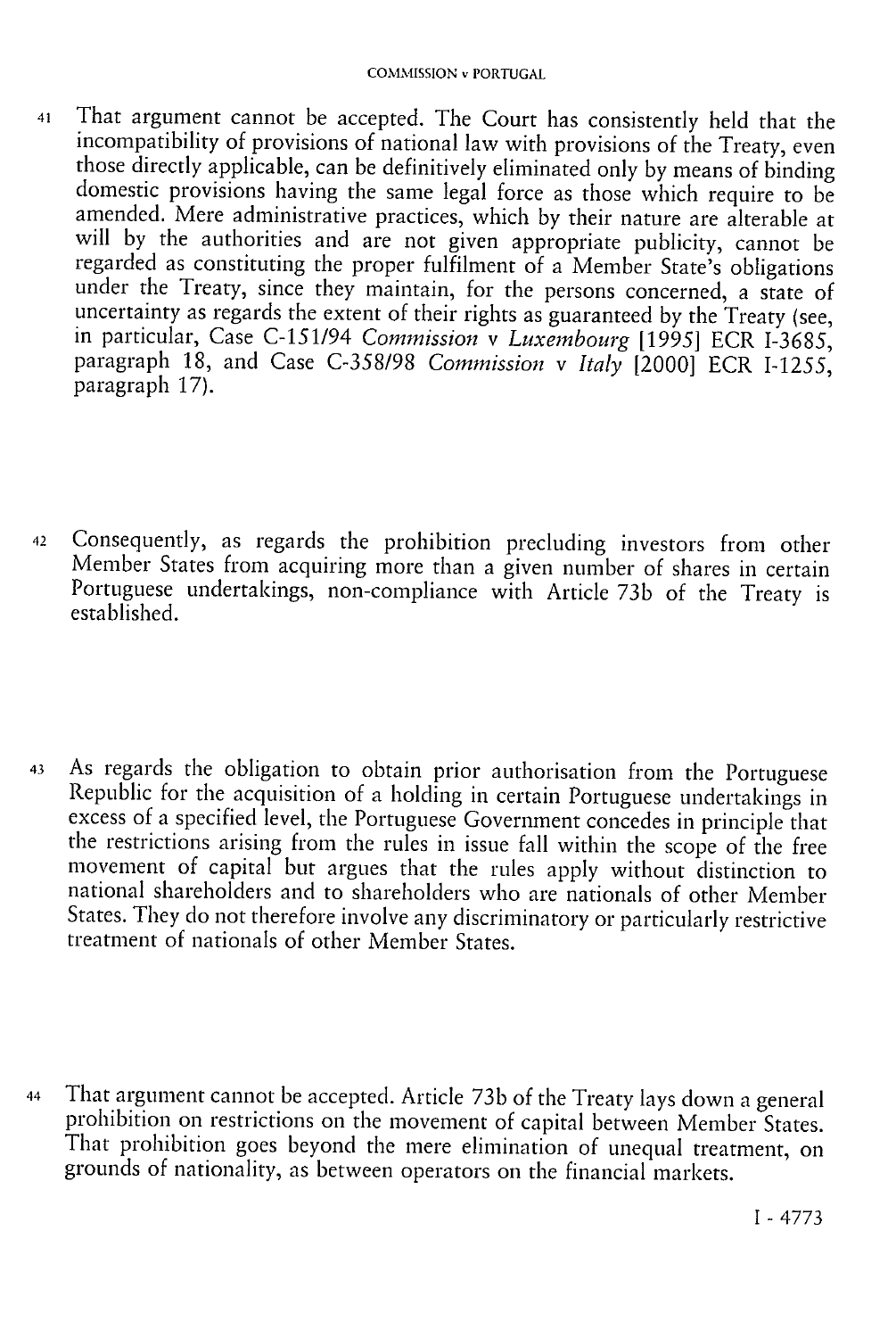45 Even though the rules in issue may not give rise to unequal treatment, they are liable to impede the acquisition of shares in the undertakings concerned and to dissuade investors in other Member States from investing in the capital of those undertakings. They are therefore liable, as a result, to render the free movement of capital illusory (see, in that regard, Joined Cases C-163/94, C-165/94 and C-250/94 *Sanz de Lera and Others* [1995] ECR1-4821, paragraph 25, and Case C-302/97 *Konle* [1999] ECR I-3099, paragraph 44).

46 In those circumstances, the rules in issue must be regarded as a restriction on the movement of capital within the meaning of Article 73b of the Treaty. It is therefore necessary to consider whether, and on what basis, that restriction may be justified.

47 As is also apparent from the 1997 Communication, it is undeniable that, depending on the circumstances, certain concerns may justify the retention by Member States of a degree of influence within undertakings that were initially public and subsequently privatised, where those undertakings are active in fields involving the provision of services in the public interest or strategic services (see today's judgments in Case C-483/99 *Commission* v *France,* ECR I-4781, paragraph 43, and Case C-503/99 *Commission* v *Belgium,* ECR I-4809, paragraph 43).

48 However, those concerns cannot entitle Member States to plead their own systems of property ownership, referred to in Article 222 of the Treaty, by way of justification for obstacles, resulting from privileges attaching to their position as shareholder in a privatised undertaking, to the exercise of the freedoms provided for by the Treaty. As is apparent from the Court's case-law *(Konle,* cited above, paragraph 38), that article does not have the effect of exempting the Member States' systems of property ownership from the fundamental rules of the Treaty.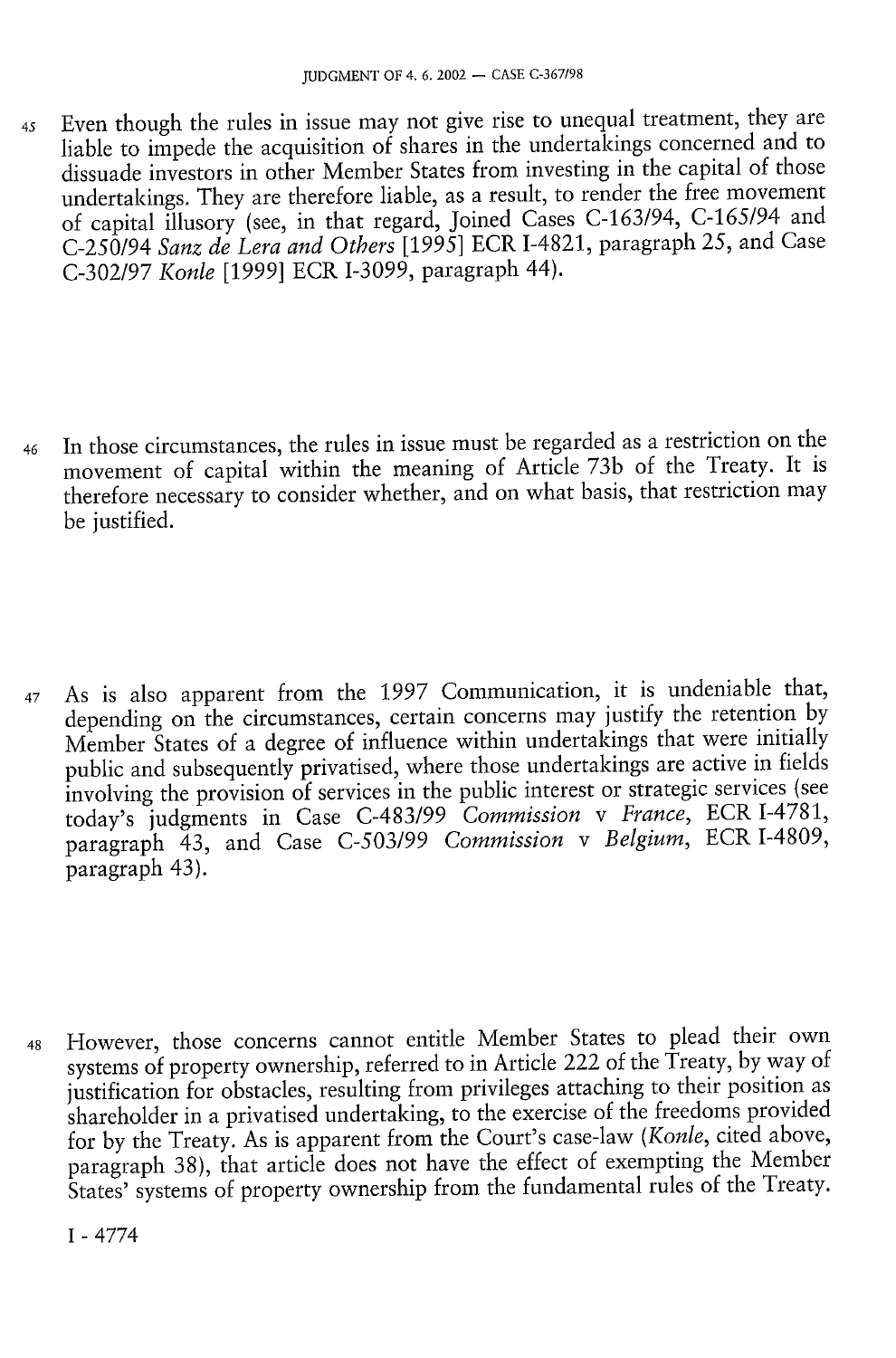- 49 The free movement of capital, as a fundamental principle of the Treaty, may be restricted only by national rules which are justified by reasons referred to in Article 73d(l) of the Treaty or by overriding requirements of the general interest and which are applicable to all persons and undertakings pursuing an activity in the territory of the host Member State. Furthermore, in order to be so justified, the national legislation must be suitable for securing the objective which it pursues and must not go beyond what is necessary in order to attain it, so as to accord with the principle of proportionality (see, to that effect, *Sanz de Lera,*  cited above, paragraph 23, and Case C-54/99 *Église de Scientologie* [2000] ECR I-1335, paragraph 18).
- 50 As regards a scheme of prior administrative authorisation of the kind at issue in the present case, the Court has previously held that such a scheme must be proportionate to the aim pursued, inasmuch as the same objective could not be attained by less restrictive measures, in particular a system of declarations *ex post facto* (see, to that effect, *Sanz de Lera,* paragraphs 23 to 28; *Konle,* paragraph 44; and Case C-205/99 *Analir and Others* [2001] ECR 1-1271, paragraph 35). Such a scheme must be based on objective, non-discriminatory criteria which are known in advance to the undertakings concerned, and all persons affected by a restrictive measure of that type must have a legal remedy available to them *(Analir,* cited above, paragraph 38).
- 51 Having regard to those considerations, it is necessary to consider the grounds of justification put forward by the Portuguese Government.
- 52 As regards the need to safeguard the financial interest of the Portuguese Republic, it must be recalled that, save in so far as they may fall within the ambit of the reasons set out in Article 73d(l) of the Treaty, which relate in particular to tax law, the general financial interests of a Member State cannot constitute adequate justification. It is settled case-law that economic grounds can never serve as justification for obstacles prohibited by the Treaty (see, as regards the free movement of goods, Case C-265/95 *Commission* v *France* [1997] ECR I-6959,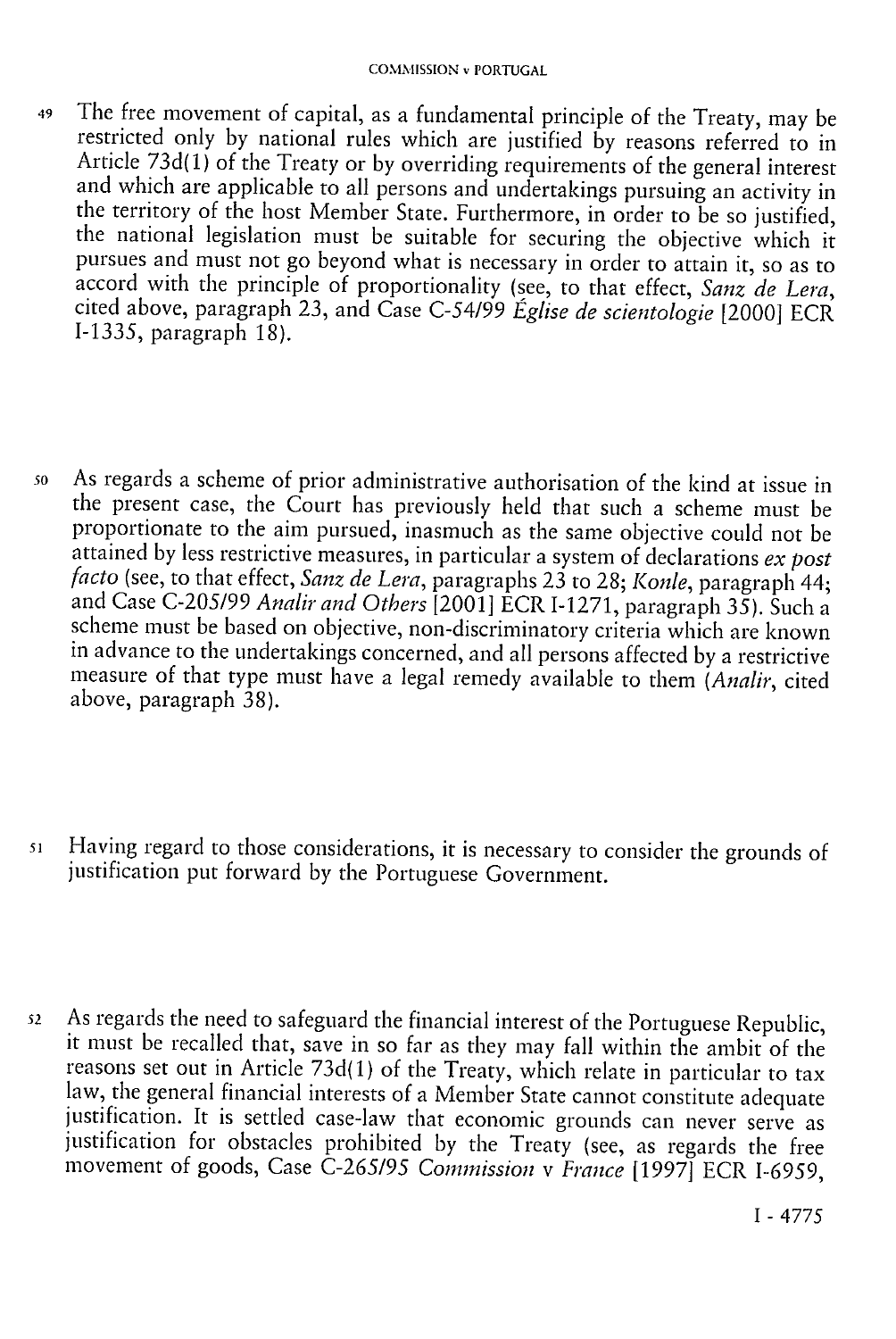paragraph 62, and, in relation to freedom to provide services, Case C-398/95 *SETTG* [1997] ECR I-3091, paragraph 23). That reasoning is equally applicable to the economic policy objectives reflected in Article 3 of Law No 11/90 and the objectives mentioned by the Portuguese Government in the present proceedings, namely choosing a strategic partner, strengthening the competitive structure of the market concerned or modernising and increasing the efficiency of means of production. Such interests cannot constitute a valid justification for restrictions on the fundamental freedom concerned.

53 Consequently, as regards the obligation to obtain prior authorisation from the Portuguese Republic for the acquisition of a holding in certain Portuguese undertakings in excess of a specified level, non-compliance with Article 73b of the Treaty is established.

54 In view of all the foregoing considerations, it must be held that, by adopting and maintaining in force the legislation in issue, the Portuguese Republic has failed to comply with its obligations under Article 73b of the Treaty.

*Articles 52, 56, 58 and 221 of the Treaty* 

55 The Commission also seeks a declaration of failure to comply with Articles 52, 56, 58 and 221 of the Treaty, namely the Treaty rules regarding freedom of establishment, in so far as they concern undertakings.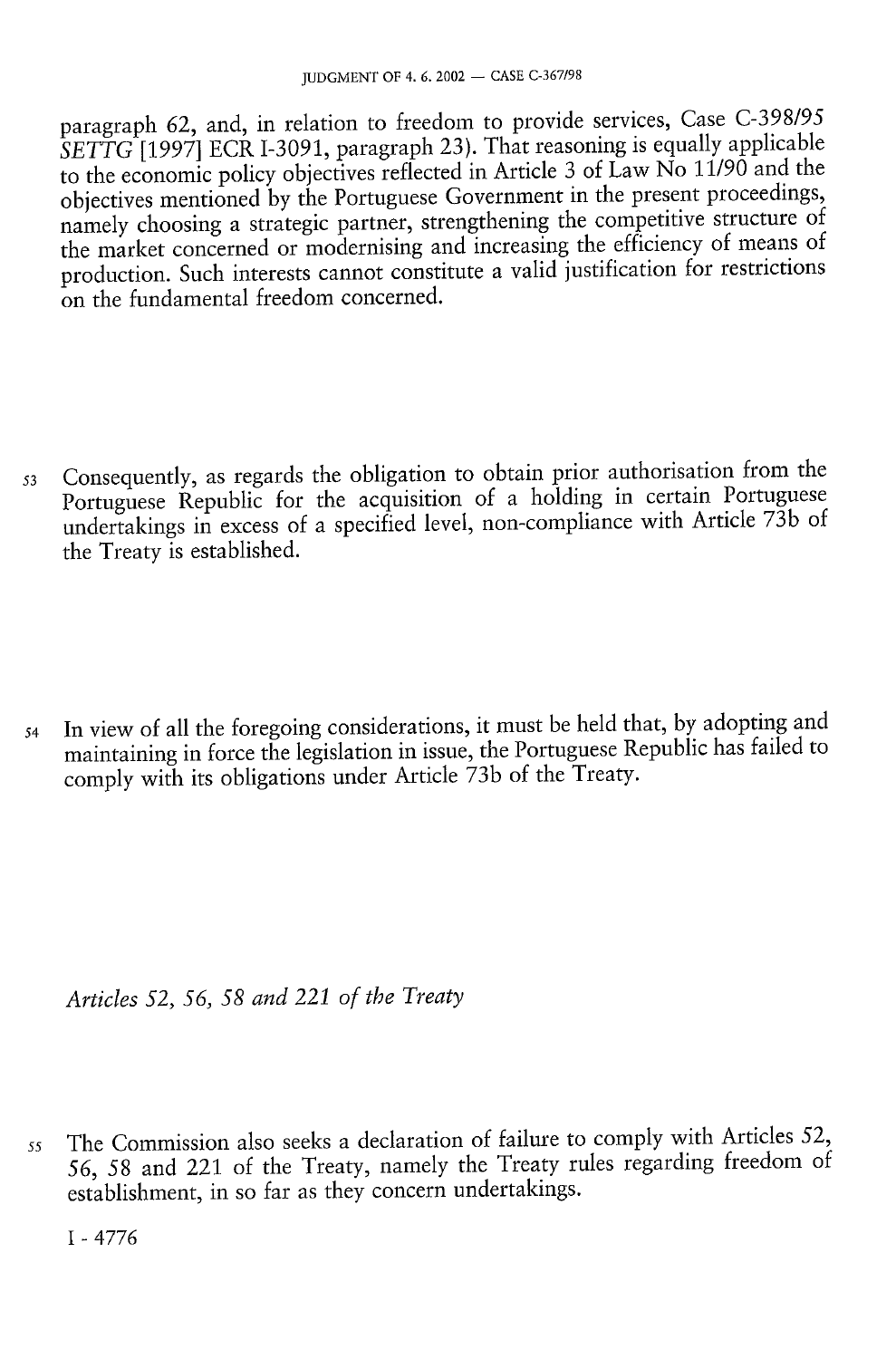56 To the extent that the legislation in issue involves restrictions on freedom of establishment, such restrictions are a direct consequence of the obstacles to the free movement of capital considered above, to which they are inextricably linked. Consequently, since an infringement of Article 73b of the Treaty has been established, there is no need for a separate examination of the measures at issue in the light of the Treaty rules concerning freedom of establishment.

*Articles 221 and 231 of the Act of Accession* 

57 The Commission also seeks a declaration that the adoption and maintenance in force of the legislation in issue constitutes a failure to comply with Articles 221 and 231 of the Act of Accession. However, it does not indicate in the grounds of its application what that failure is alleged to consist of.

58 It is clear that those provisions of the Act of Accession establish, in relation to direct investments, a transitional regime which came to an end on 31 December 1989. Since all of the national rules in issue were adopted after that date, they cannot be said to infringe a transitional regime which has ceased to have any effect.

59 The Commission's application for a declaration of non-compliance with Articles 221 and 231 of the Act of Accession must therefore be dismissed.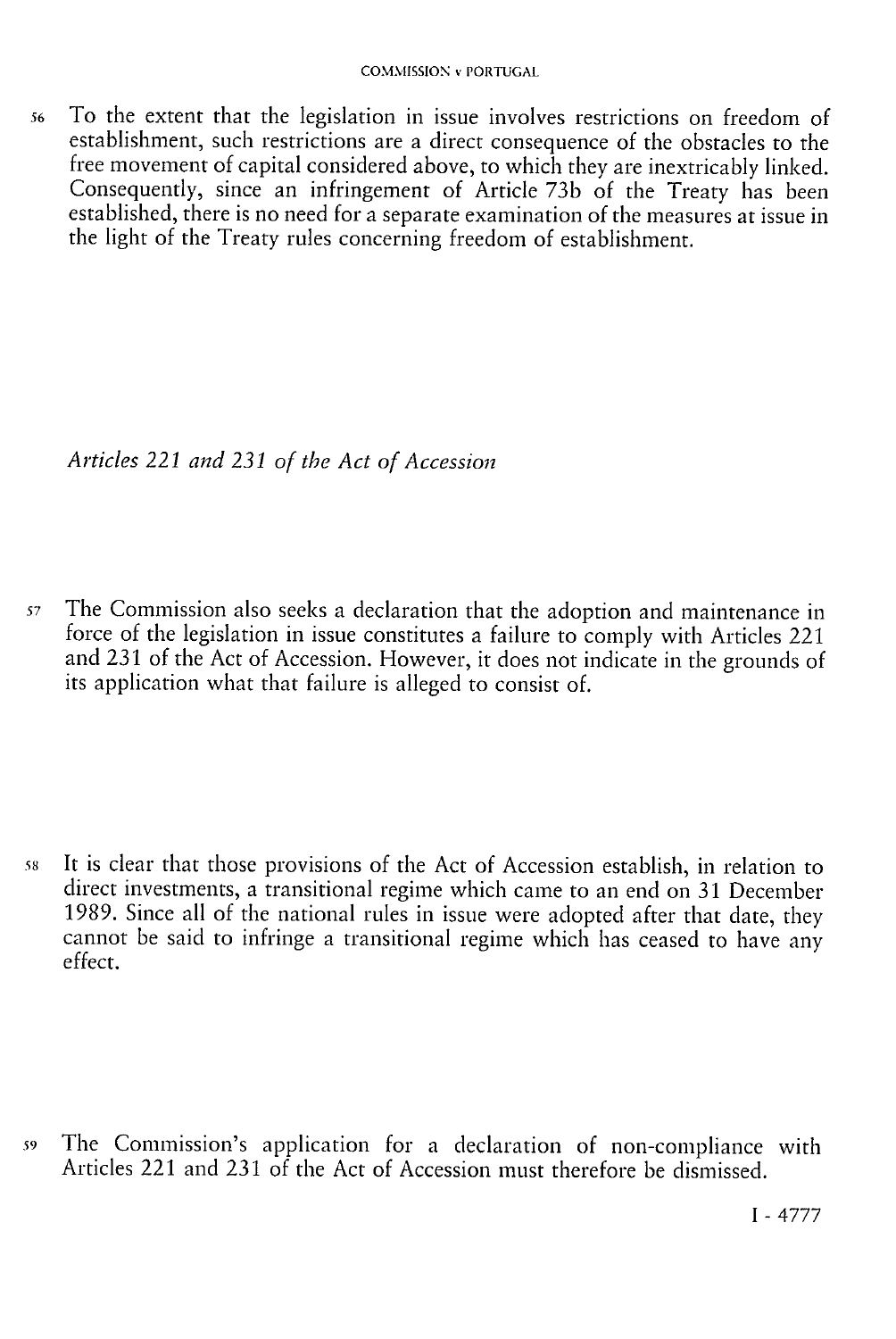60 Under Article 69(2) of the Rules of Procedure, the unsuccessful party is to be ordered to pay the costs, if they have been applied for in the successful party's pleadings. Since the Commission has applied for the Portuguese Republic to be ordered to pay the costs and the latter has, in essence, been unsuccessful, it must be ordered to pay the costs.

On those grounds,

THE COURT,

hereby:

1. Declares that, by adopting and maintaining in force Law No 11/90 of 5 April 1990, being the framework law on privatisations, in particular Article  $13(3)$ thereof, the decree-laws on the privatisation of undertakings subsequently adopted in application of that Law and also Decree-Laws Nos 380/93 of 15 November 1993 and 65/94 of 28 February 1994, the Portuguese Republic has failed to comply with its obligations under Article 73b of the EC Treaty (now Article 56 EC);